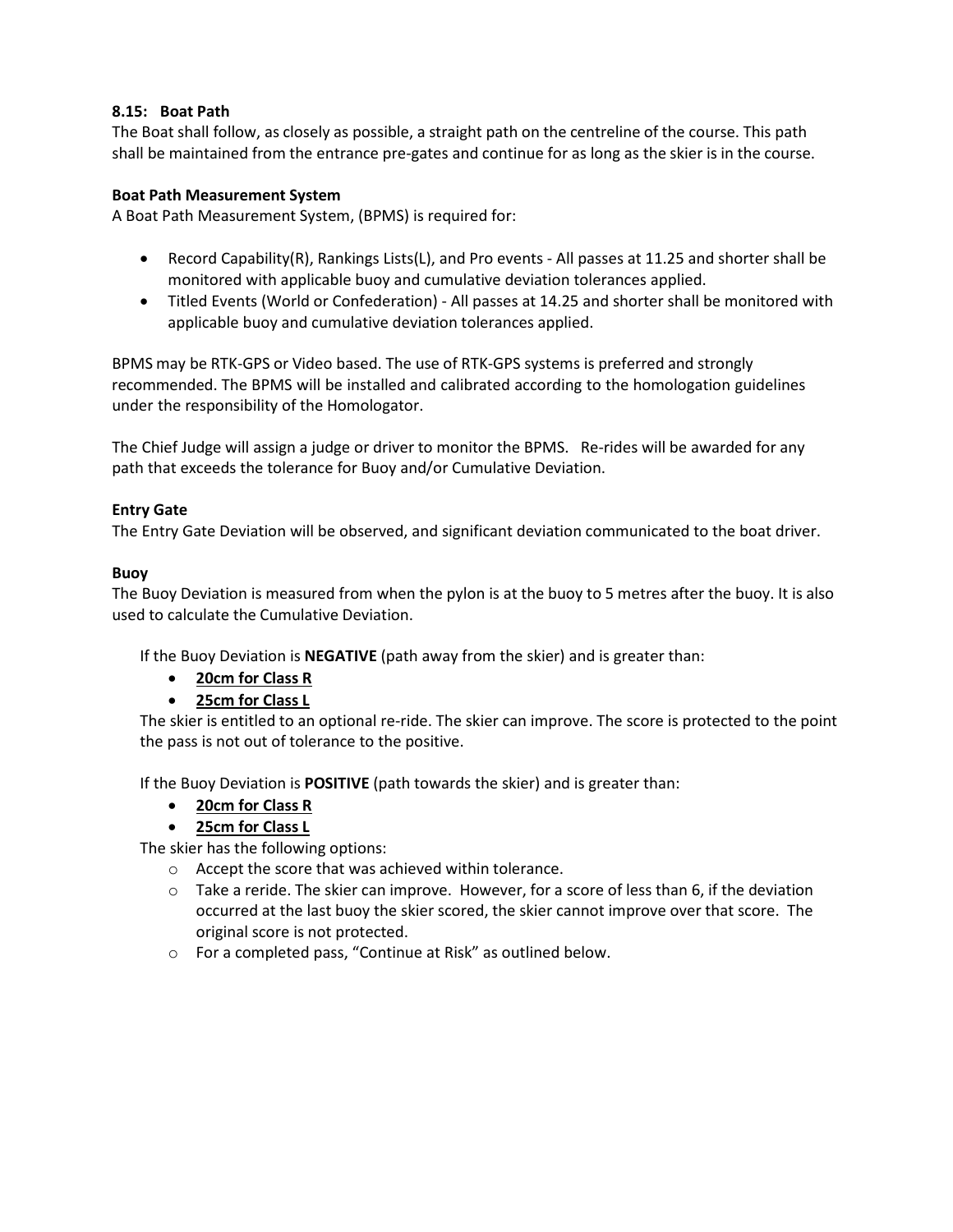# **Cumulative Deviation**

The Cumulative Deviation is the sum of the Buoy Deviations.

- If the Cumulative Deviation is **NEGATIVE** out of tolerance (away from the skier), an optional reride will be awarded. The skier can improve. The score is protected to the point the pass is not out of tolerance to the positive.
- If the Cumulative Deviation is **POSITIVE** out of tolerance (toward the skier), the skier has the following options:
	- o Accept the score that was achieved within tolerance.
	- $\circ$  Take a reride. The skier may improve. However, for a score of less than 6, if the deviation occurred at the last buoy the skier scored, the skier cannot improve over that score. The original score is not protected.
	- o For a completed pass, "Continue at Risk" as outlined below.

| <b>SCORE</b> |                | Cum Dev        | Cum Dev        |
|--------------|----------------|----------------|----------------|
|              |                | <b>CLASS R</b> | <b>CLASS L</b> |
| $0.25 - 1$   | <b>B1</b>      | 20 cm          | 25 cm          |
| $1.25 - 2$   | <b>B2</b>      | 25 cm          | 30 cm          |
| $2.25 - 3$   | B <sub>3</sub> | 30 cm          | 35 cm          |
| $3.25 - 4$   | <b>B4</b>      | 35 cm          | 40 cm          |
| $4.25 - 5$   | <b>B5</b>      | 40 cm          | 45 cm          |
| $5.25 - 6$   | B6             | 45 cm          | 50 cm          |

Cumulative Deviation is out of tolerance when the deviation exceeds the following based on score:

# **Multiple Buoys out of Tolerance**

If the boat path is out of tolerance (buoy or cum) at more than one buoy in a single pass, then the FIRST out of tolerance occurrence is applied first.

## **Continuing at Risk**

If a skier decides to continue at risk to the next pass on a mandatory re-ride and does not complete the next pass, the score awarded will be the higher of:

- o The score from the original pass that was in tolerance; or
- o The score from the 'continue at risk' pass as though it were the original pass.

## **Mandatory Re-rides**

There shall be no more than two mandatory re-rides for boat path deviation in a single pass. If during the second mandatory re-ride the boat deviation would require another mandatory re-ride, then the score awarded will be the highest score achieved in tolerance from the original pass or from either reride.

The driver shall be warned that the driving is not acceptable, and that he may be replaced.

# **BPMS failure**

If during a competition event, a required BPMS fails, end course video (monitored in the Judges' tower) may be used until such time as BPMS is re-established. The Homologator shall note in the Homologation Dossier the event(s) when failure occurred